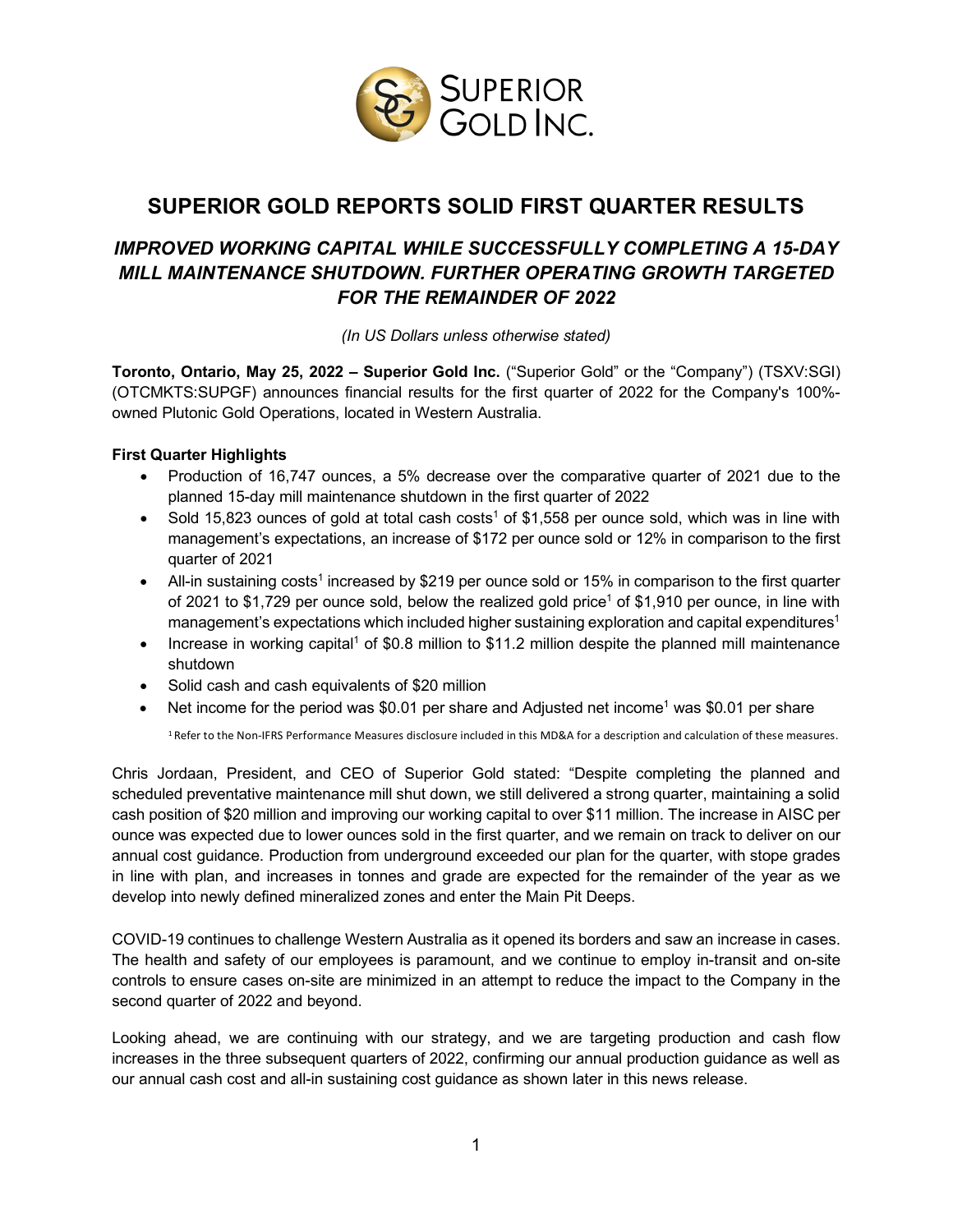The 15-day mill shutdown was a success and consistent with the Company's strategy to invest in the fixed plant for long-term reliable and sustainable operations, providing the opportunity to increase throughput to the mill to its installed capacity. This will be considered as the Company moves toward increased underground tonnage in the latter half of 2022 and through the addition of higher-grade open pit feed from the early entry into the Main Pit Deeps project.

The Company also continues to benefit from block model improvements designed to better forecast the spatial positioning of the ore at Plutonic and the identification of larger more productive stopes to be developed and mined.

In 2021, the Company delivered on the first goal of its growth strategy, namely a safe and sustainable operation with 77,321 ounces of gold delivered for the full year. In 2022 the Company remains on track to progress towards delivering the second goal of its growth strategy to deliver an operation of scale. The first phase of the second goal is to increase production to an annualized rate of approximately 100,000 ounces per annum in the second half of the year by increasing production from the underground mine and identifying and mining higher grade open-pit targets in the Main Pit Deeps project and other near-mill open pit targets. The investments we are making this year are designed to improve on the Company's strategy to fully optimize the underground operation and when combined with the addition of new sources of openpit feed, are expected to positively contribute to the Company's overall profitability."

|                                                              | Three months<br>ended March 31, |
|--------------------------------------------------------------|---------------------------------|
|                                                              | 2022                            |
| All amounts in \$ millions except where noted                |                                 |
| <b>Financial</b>                                             |                                 |
| Revenue                                                      | 30.2                            |
| Cost of sales                                                | 26.7                            |
| General and administrative                                   | 1.5                             |
| Operating income (loss)                                      | 1.4                             |
| Income (loss) before taxes                                   | 1.3                             |
| Net income (loss)                                            | 1.4                             |
| Earnings (loss) per share - basic and diluted                | 0.01                            |
| Adjusted net income (loss) <sup>1</sup>                      | 1.4                             |
| Adjusted net income (loss) per share - basic <sup>1</sup>    | 0.01                            |
| Cash flow from operations                                    | 0.4                             |
| Weighted average number of common shares outstanding (basic) | 122,888,508                     |
|                                                              |                                 |
| <b>Operational</b>                                           |                                 |
| Gold produced (ounces)                                       | 16,747                          |
| Gold sold (ounces)                                           | 15,823                          |
| Total cash costs (\$/ounce) <sup>1</sup>                     | 1,558                           |
| All-in sustaining costs (\$/ounce) <sup>1</sup>              | 1,729                           |
| Average realized price <sup>1</sup> (\$/ounce)               | 1,910                           |
| Total underground material mined (Kt)                        | 220                             |
| Total material milled (Kt)                                   | 360                             |
| Grade milled (g/t gold)                                      | 1.7                             |
| Recovery (%)                                                 | 85                              |

# **Summary of Financial and Operational Results:**

<sup>1</sup> *This is a Non-IFRS measure. Refer to Non-IFRS measures section of the Company's MD&As for a description of these measures.*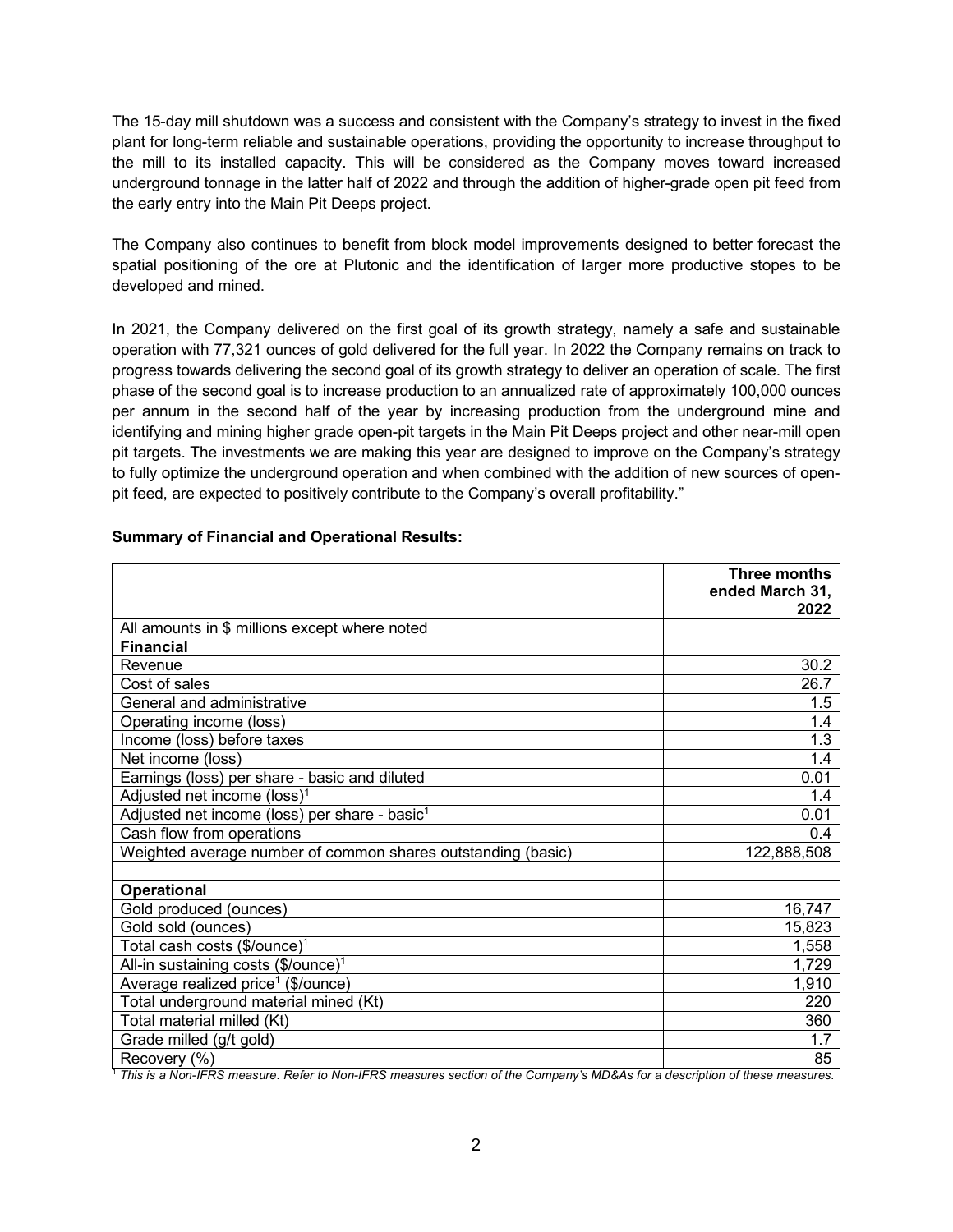# **Plutonic Gold Operations**

The Plutonic Gold Operations produced and sold 16,747 and 15,823 ounces of gold, respectively, for the first quarter of 2022, a decrease of 5% and 10% respectively over the comparative prior-year period due to the completion of a planned 15-day mill maintenance shutdown. Total cash costs<sup>1</sup> of \$1,558/ounce sold and AISC<sup>5</sup> of \$1,729/ounce sold were below the realized gold price<sup>5</sup> of \$1,910/ounce for the three-month period ending March 31, 2022.

In comparison, 17,603 and 17,538 ounces of gold were produced and sold, respectively for the first quarter of 2021. Total cash costs<sup>5</sup> of \$1,386/ounce sold and AISC<sup>5</sup> of \$1,510/ounce sold were below the realized gold price<sup>5</sup> of \$1,777/ounce for the three-month period ending March 31, 2021.

Total cash costs<sup>5</sup> and AISC<sup>5</sup> increased over the prior period primarily as a result of fewer ounces sold in the current quarter due to the planned mill maintenance shutdown, which reduced production and the number of gold ounces available for sale.

The Company generated net cash from operations before working capital changes of \$3.5 million for the three months ended March 31, 2022.

#### **Exploration Activities**

During 2021 the Company accelerated its exploration program to focus on organic growth and opening new mining fronts in the underground mine. This work continued during the three months ended March 2022 and for the quarter, the Company operated two underground diamond drilling rigs with 18,676 metres of drilling completed in 268 holes. Of the total, 12,930 metres were drilled for grade control and stope design in 223 holes. The remaining 5,746 metres were drilled for reserve and resource expansion in 45 holes. The first 167 metres of 7 planned diamond drill holes were drilled in surface exploration. The Company continues its focus on underground reserve and resource expansion by completing in-fill drilling and exploration drilling of new underground mining fronts, specifically the Western Mining Front, the Baltic Gap, and the Eastern Mining Front.

Drilling during the quarter was partly focused on infilling the 2.4-kilometre-long Eastern Mining Front (refer to News Release dated April 21, 2022). These new drill intersections potentially expand the Eastern Mining Front by a further 180 metres adjacent to existing underground infrastructure. The second set of results also announced after the quarter-end, continue to demonstrate high-grade drill results along the 1.6 kilometre long Western Mining Front in the underground mine (refer to News Release dated April 27, 2022). The results expand the Western Mining Front by a further 130 metres. An 85-metre exploration drill drive was started in Q1 with drilling planned to commence in the second quarter.

#### **2022 Guidance**

The Company continues to maintain its 2022 guidance which was previously announced on January 17, 2022. Details of production and cost guidance for the year are summarized in the table below.

<sup>1</sup> This is a Non-IFRS measure. Refer to Non-IFRS measures section of the Company's MD&As for a description of these measures.

<span id="page-2-0"></span> $6$  Refer to the Company's news release on March 1, 2021 for additional information.

 $7$  Refer to the Company's news release on March 29, 2021 for additional information.

 $8$  Refer to the Company's news release on June 24, 2020 for additional information.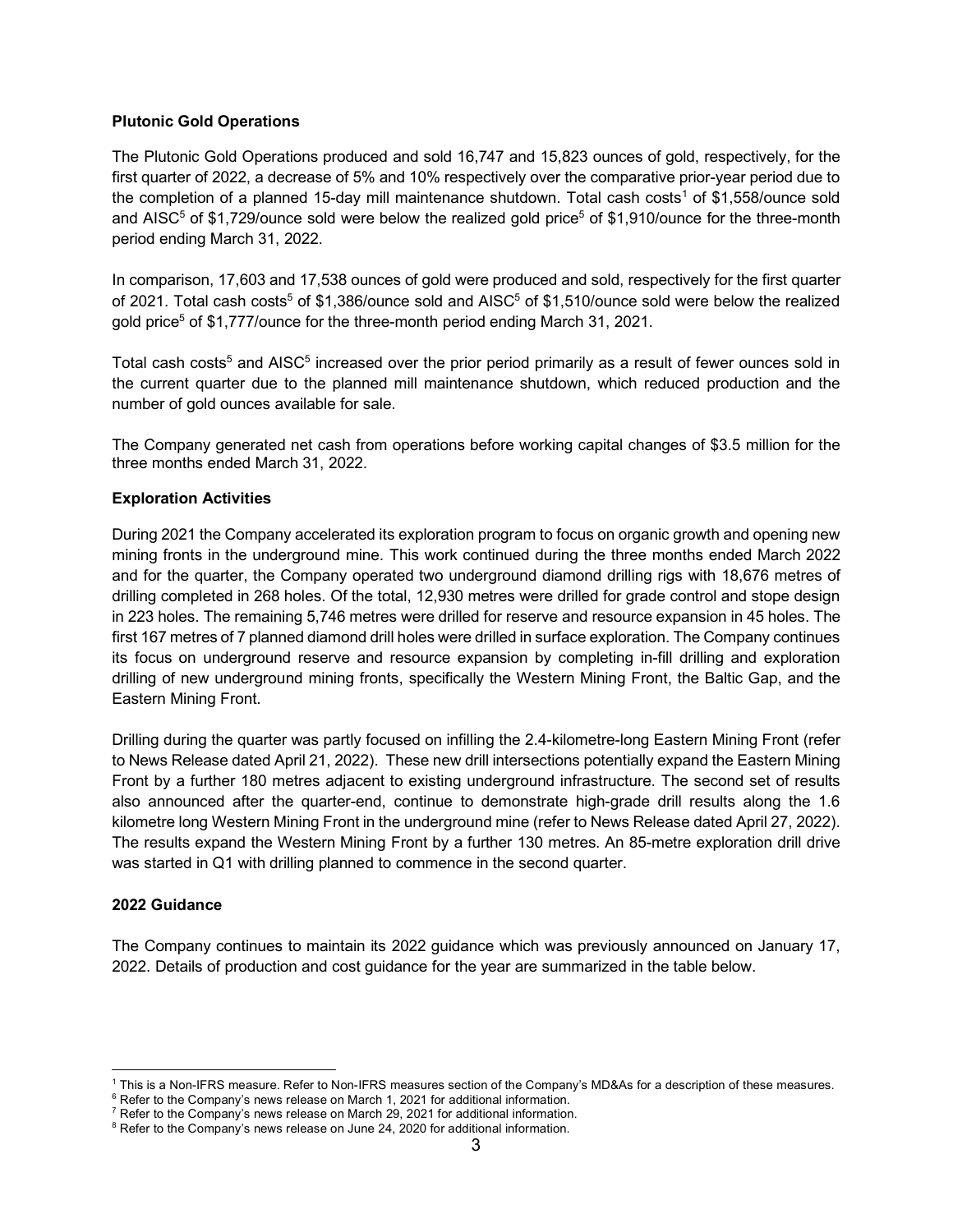| <b>2022 Operating Parameters</b>             | Low     | High    |
|----------------------------------------------|---------|---------|
| Production (oz of Gold)                      | 80,000  | 90,000  |
| Cash Costs $(\frac{6}{2})^1$                 | \$1,300 | \$1,450 |
| All In Sustaining Costs (\$/oz) <sup>1</sup> | \$1,450 | \$1,600 |

*1 This is a Non-IFRS measure. Refer to Non-IFRS measures section of the Company's prior MD&A's for a description of these measures. Calculated at a US\$/AU\$ exchange rate of 0.75:1*

#### **Conference Call and Webcast**

Management will host a conference call and webcast on Wednesday, May 25, 2022, at 10:00 AM ET to discuss the first quarter 2021 financial and operating results.

Toll-free North America: +1 888 664 6392 Local or International: +1 416 764 8659 Webcast: [https://produceredition.webcasts.com/starthere.jsp?ei=1548579&tp\\_key=eb84ecdd3a](https://produceredition.webcasts.com/starthere.jsp?ei=1548579&tp_key=eb84ecdd3a)

#### **Conference Call Replay**

| Toll-free North America: | +1 888 390 0541 |
|--------------------------|-----------------|
| Local or International:  | +1 416 764 8677 |
| Passcode:                | 846006#         |

The conference call replay will be available for 365 days.

The presentation will be available on the Company's website at [www.superior-gold.com.](http://www.superior-gold.com/)

#### **Qualified Person**

The scientific and technical information in this news release has been reviewed and approved by Ettienne Du Plessis, who is a "qualified person" as defined by NI 43-101. Mr. Du Plessis is not independent of the Company within the meaning of NI 43-101.

#### **About Superior Gold**

Superior Gold is a Canadian-based gold producer that owns 100% of the Plutonic Gold Operations located in Western Australia. The Plutonic Gold Operations include the Plutonic underground gold mine and central mill, numerous open-pit projects including the Plutonic Main Pit push-back project, the Hermes open pit projects, and an interest in the Bryah Basin joint venture. Superior Gold is focused on expanding production at the Plutonic Gold Operations and building an intermediate gold producer with superior returns for shareholders.

Continue to Follow, Like and Watch our progress:

Web: [www.superior-gold.com](http://www.superior-gold.com/) | Twitter: [@SuperiorGoldInc](https://twitter.com/superiorgoldinc) | Facebook: [SuperiorGoldInc](https://www.facebook.com/superiorgoldinc) | Instagram: [SuperiorGoldInc](https://www.instagram.com/superiorgoldinc/) | LinkedIn: [Superior Gold Inc.](https://www.linkedin.com/company/superior-gold-inc.) | YouTube: [Superior Gold](https://www.youtube.com/channel/UCmD0Y8VGbEkzbOc3BAKlpsw) For further information, please contact: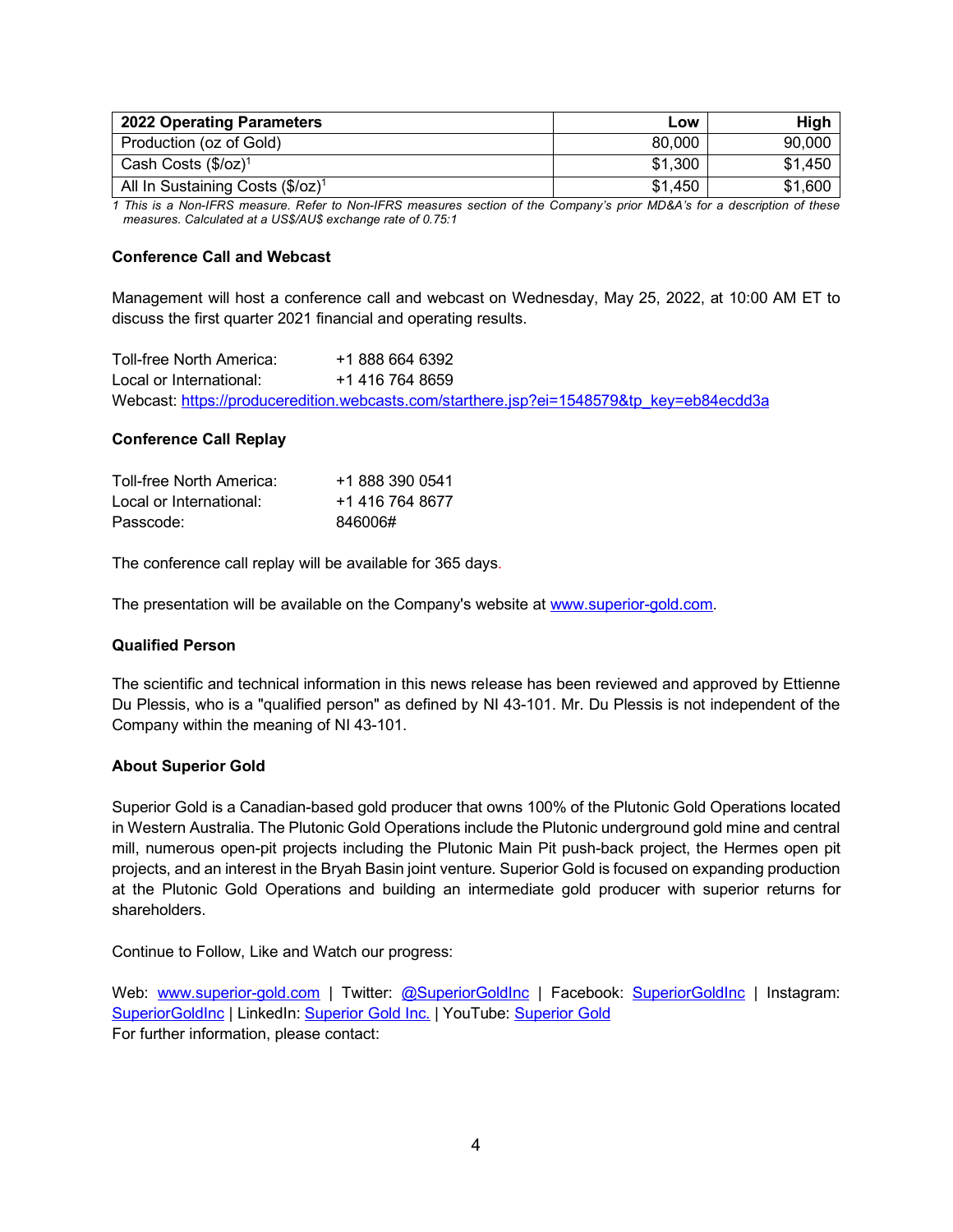# **Superior Gold Inc.** Mike McAllister, CPIR Vice President Investor Relations [investor@superior-gold.com](mailto:investor@superior-gold.com) Tel: 647-925-1293

### **Forward Looking Information**

This news release contains "forward-looking information" within the meaning of applicable securities laws that are intended to be covered by the safe harbours created by those laws. "Forward-looking information" includes statements that use forward-looking terminology such as "may", "will", "expect", "anticipate", "believe", "continue", "potential" or the negative thereof or other variations thereof or comparable terminology. Forward-looking information includes information with respect to guidance as to projections, outlook, guidance, forecasts, estimates, and other statements regarding future or estimated financial and operational performance, gold production and sales, revenues and cash flows, and capital costs (sustaining and non-sustaining), including projected cash operating costs and all-in sustaining costs) as well as statements with respect to the mine plan, exploration, drilling, operating, and organizational matters and activities relating to the Plutonic Gold Operations and the Company generally, including its liquidity and capital requirements and financial results. By identifying such information in this manner, the Company is alerting the reader that such information is subject to known and unknown risks, uncertainties, and other factors that may cause the actual results, level of activity, performance, or achievements of the Company to be materially different from those expressed or implied by such forward-looking information.

Forward-looking information is not a guarantee of future performance and is based upon a number of estimates and assumptions of management at the date the statements are made. Furthermore, such forward-looking information involves a variety of known and unknown risks, uncertainties, and other factors which may cause the actual plans, intentions, activities, results, performance, or achievements of the Company to be materially different from any future plans, intentions, activities, results, performance or achievements expressed or implied by such forward-looking information. Readers are encouraged to refer to the Annual Information Form of the Company for a discussion of other risks including outbreaks or threats of outbreaks of viruses, other infectious diseases, or other similar health threats, such as the novel coronavirus outbreak, which could have a material adverse effect on the Company by causing operational and supply chain delays and disruptions, labour shortages, shutdowns, inflationary pressures on operating or capital costs, the inability to sell gold, capital markets volatility or other unknown but potentially significant impacts. The Company cannot accurately predict what effects these conditions will have on the Plutonic Gold Operations or the financial results of the Company, including uncertainties relating to travel restrictions to the Plutonic Gold Operations or otherwise and business closures that have been or may be imposed by governments. If an outbreak or threat of an outbreak of a virus or other infectious disease or other public health emergency occurs, it could have a material adverse effect on the Company's business, financial condition, and results of operations.

The Company cautions that there can be no assurance that forward-looking information will prove to be accurate, as actual results and future events could differ materially from those anticipated in such information. Accordingly, investors should not place undue reliance on forward-looking information as no assurance can be given that any of the events anticipated by the forward-looking information will transpire or occur, and if any of them do so, what benefits the Company will derive therefrom. Except as required by law, the Company does not assume any obligation to release publicly any revisions to forward-looking information contained in this news release to reflect events or circumstances after the date hereof. Neither